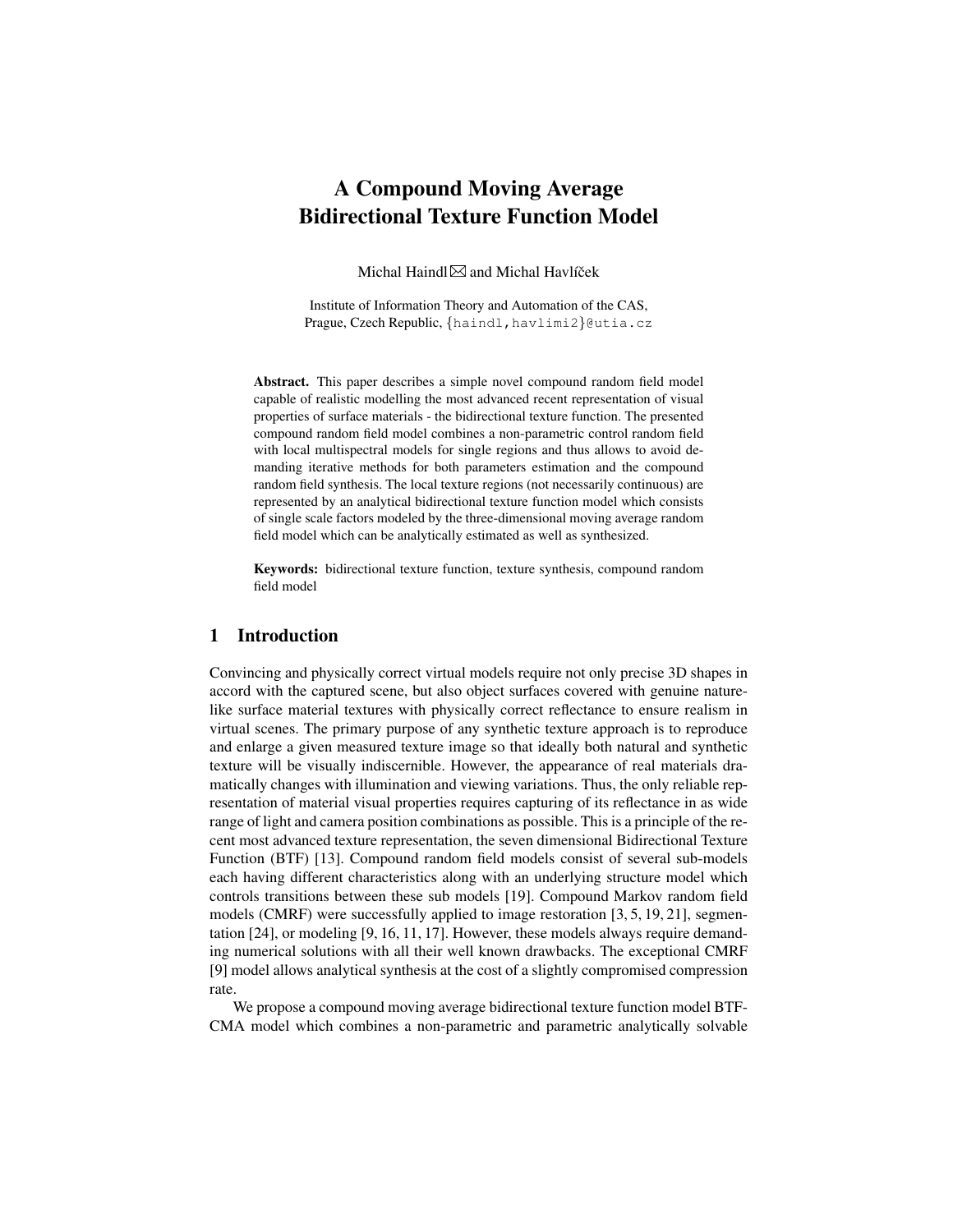moving average (MA) random fields (RF) and thus we can avoid using some of time consuming iterative Markov Chain Monte Carlo (MCMC) method for both BTF-CMA model parameters estimation as well as BTF-CMA synthesis. Similarly to the previously mentioned CMRF methods, our presented model avoids range map estimation which is required for most RF based BTF models ([15, 8, 12, 14, 18]). Beside texture synthesis, texture editing is another useful application which has large potential for significant speed-up and cost reduction in industrial virtual prototyping [16]. Although some recent attempts have been made to automate this process, automatic integration of user preferences still remains an open problem in the context of texture editing [16]. Proposed method present partial solution of this problem by combining estimated local models from several different source textures or simply editing estimated local models of the original texture.

#### 2 Compound Random Field Texture Model

Let us denote a multiindex  $r = (r_1, r_2), r \in I$ , where *I* is a discrete 2-dimensional rectangular lattice and  $r_1$  is the row and  $r_2$  the column index, respectively.  $X_r \in \{1, 2, ..., K\}$ is a random variable with natural number value (a positive integer), *Y<sup>r</sup>* is multispectral pixel at location *r* and  $Y_{r,j} \in \mathcal{R}$  is its *j*-th spectral plane component. Both random fields (*X*,*Y*) are indexed on the same lattice *I*. Let us assume that each multispectral or BTF observed texture  $\tilde{Y}$  (composed of *d* spectral planes) can be modelled by a compound random field model, where the principal random field *X* controls switching to a regional local model  $Y = \bigcup_{i=1}^{K} iY$ . Single *K* regional submodels *iY* are defined on their corresponding lattice subsets  ${}^{i}I, {}^{i}I \cap {}^{j}I = \emptyset$   $\forall i \neq j$  and they are of the same RF type. They differ only in their contextual support sets *<sup>i</sup> I<sup>r</sup>* and corresponding parameters sets  $^{i}\theta$ . The CRF model has posterior probability

$$
P(X,Y | \tilde{Y}) = P(Y | X, \tilde{Y}) P(X | \tilde{Y})
$$

and the corresponding optimal MAP solution is:

$$
(\hat{X}, \hat{Y}) = \arg\max_{X \in \Omega_X, Y \in \Omega_Y} P(Y | X, \tilde{Y}) P(X | \tilde{Y}) ,
$$

where  $\Omega_X, \Omega_Y$  are corresponding configuration spaces for random fields  $(X, Y)$ .

#### 2.1 Region Switching Model

The principal RF  $(P(X | \tilde{Y}))$  can be, for example, represented by a flexible *K* − state Potts random field [17, 22, 23]. Instead of the Potts RF or some alternative general parametric MRF, which require a Markov chain Monte Carlo (MCMC) solution, we suggest to use simple non-parametric approximation based on our roller method [6, 7].

The control random field  $\check{X}$  is estimated using simple K-means clustering of  $\check{Y}$ in the RGB colour space into predefined number of  $K$  classes, where cluster indices are  $\check{X}_r$   $\forall r \in I$  estimates. The number of classes *K* can be estimated using the Kullback-Leibler divergence and considering sufficient amount of data necessary to reliably estimate all local Markovian models.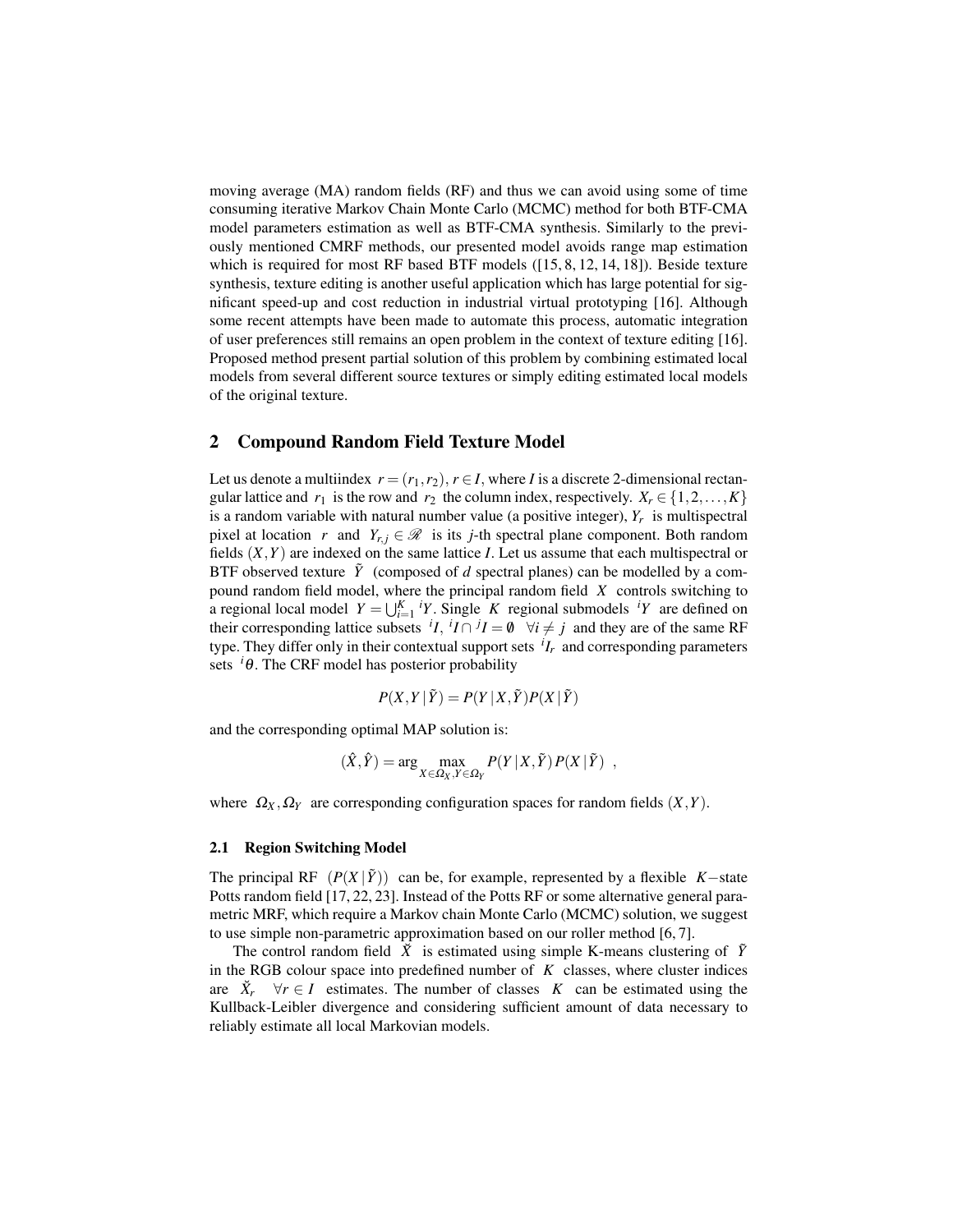

Fig. 1. Examples of the cork texture (upper row) and lichen (bottom row) and their CMRF3*MA* synthesis (right column).

The roller method is subsequently used for optimal  $\check{X}$  compression and extremely fast enlargement to any required field size. The roller method [6, 7] is based on the overlapping tiling and subsequent minimum error boundary cut. One or several optimal double toroidal data patches are seamlessly repeated during the synthesis step. This fully automatic method starts with the minimal tile size detection which is limited by the size of control field, the number of toroidal tiles we are looking for and the sample spatial frequency content. The roller method advantageously maintains the original overall ratio single regions areas, e.g., the average standard deviation for this percentage ratio after four times enlarged texture map was observed to be less than 3 %.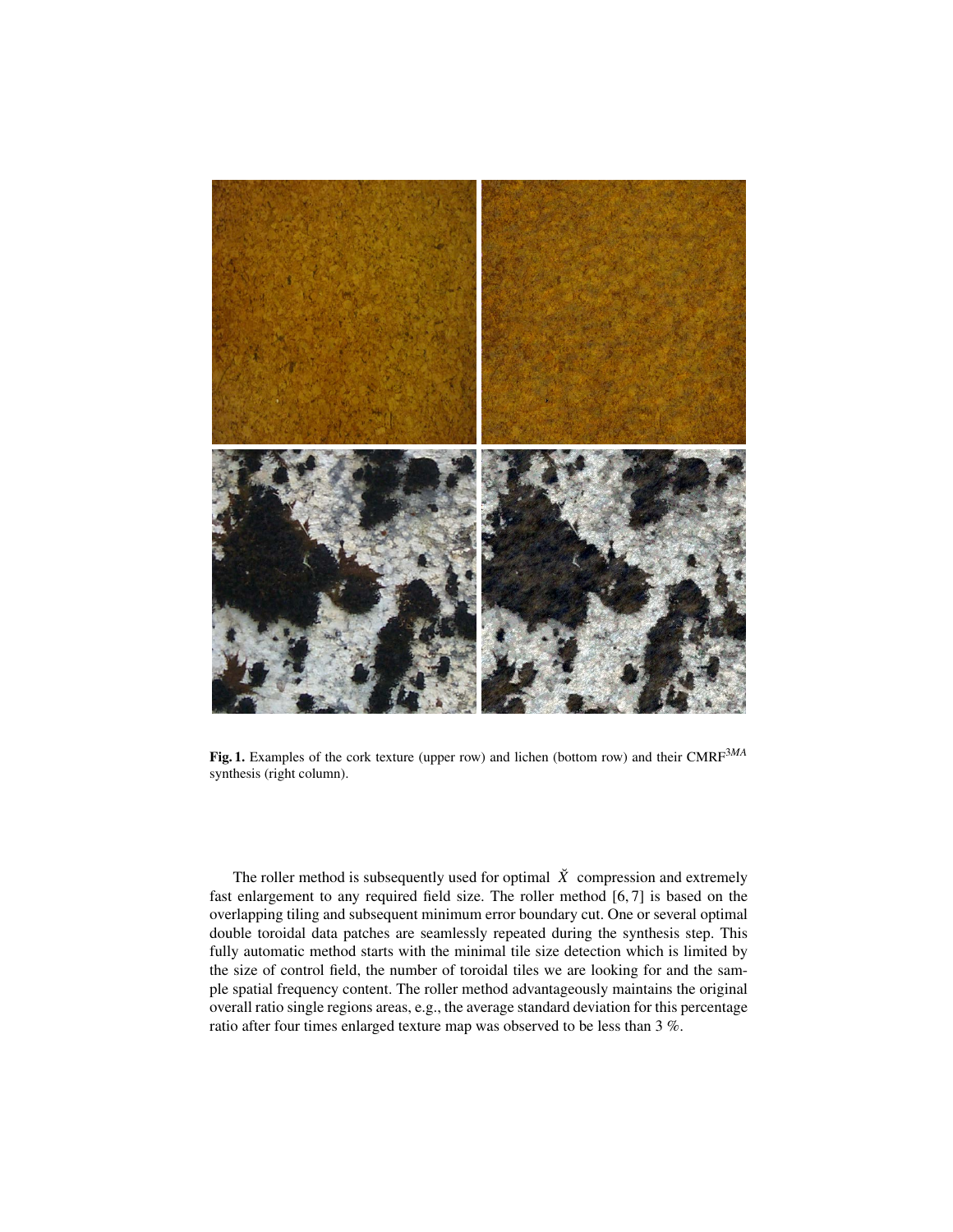### 2.2 Spatial Factorization

The spatial factorisation is technique that enables separate modelling of individual band limited frequency components of input image data and thus to use random field models with small compact contextual support. This factorization step is the prerequisite for satisfactory visual quality result of the presented model. Each grid resolution represents a single spatial frequency band of the texture which corresponds to one layer of Gaussian pyramid [13]. The input data are decomposed into a multi-resolution grid and all resolution data factors represents the Gaussian-Laplacian pyramid of level *k* which is a sequence of *k* images in which each one is a low-pass down-sampled version of its predecessor.



Fig. 2. An example of the lichen texture (upper left), its control field (upper right), the CMRF3*MA* synthesis (bottom left), and a comparative synthesis using a 3D Gaussian generator.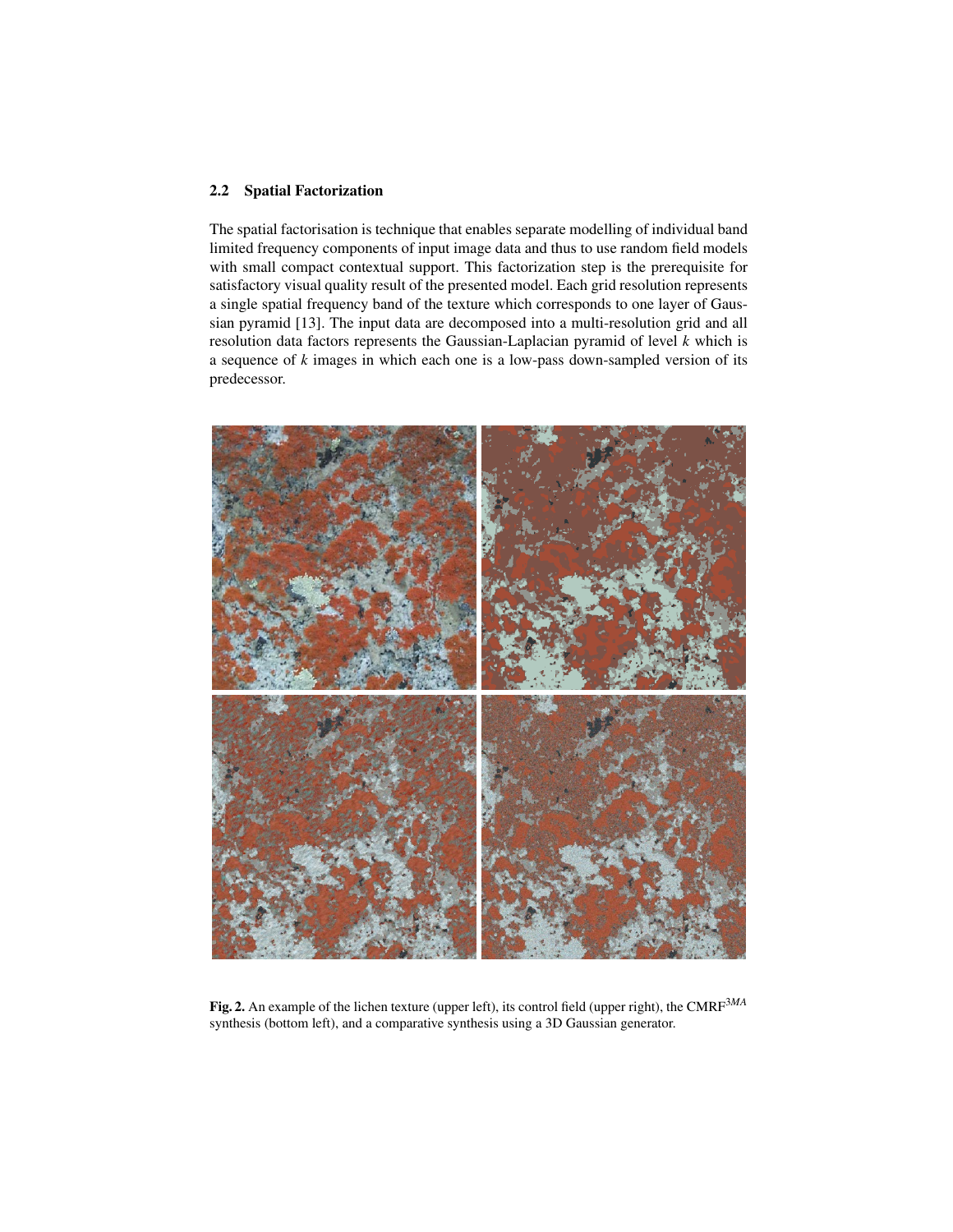

Fig. 3. Synthetic (CMRF<sup>3MA</sup>) lichen texture and its edited version (right).

#### 2.3 Local Moving Average Models

Single multispectral texture factors are modelled using the extended version (3*DMA*) of the moving average model [20]. A stochastic multispectral texture can be considered to be a sample from 3D random field defined on an infinite 2D lattice. A spatial input factor *Y* is represented by the  $3DMA$  random field model.  $Y_r$  is the intensity value of a multispectral pixel  $r \in I$  in the image space. The model assumes that each factor is the output of an underlying system which completely characterizes it in response to a 3D uncorrelated random input. This system can be represented by the impulse response of a linear 3D filter. The intensity values of the most significant pixels together with their neighbours are collected and averaged, and the resultant 3D kernel is used as an estimate of the impulse response of the underlying system. A synthetic monospectral factor can be generated by convolving an uncorrelated 3D random field with this estimate. Suppose a stochastic multi-spectral texture denoted by *Y* is the response of an underlying linear system which completely characterizes the texture in response to a 3D uncorrelated random input  $E_r$ , then  $Y_r$  is determined by the following difference equation:

$$
Y_r = \sum_{s \in I_r} B_s E_{r-s} \tag{1}
$$

where  $B_s$  are constant matrix coefficients and  $I_r \subset I$ . Hence  $Y_r$  can be represented  $Y_r = h(r) * E_r$  where the convolution filter  $h(r)$  contains all parameters  $B_s$ . In this equation, the underlying system behaves as a 3D filter, where we restrict the system impulse response to have significant values only within a finite region. The geometry of *I<sup>r</sup>* determines the causality or non-causality of the model. The selection of an appropriate model support region is important to obtain good results: small ones cannot capture all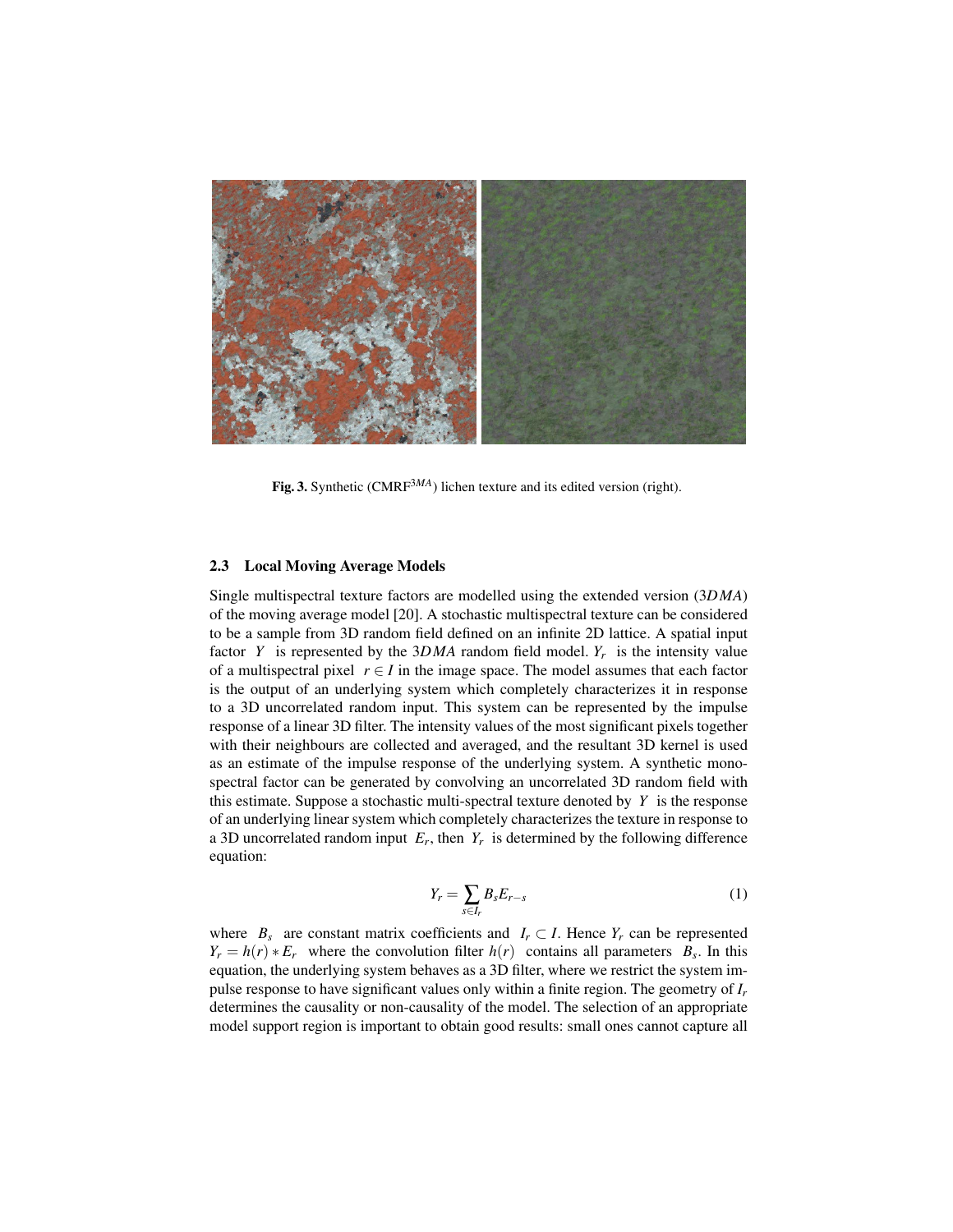details of the texture and contrariwise, inclusion of the unnecessary neighbours adds to the computational burden and can potentially degrade the performance of the model as an additional source of noise.

The parameter estimation can be based on the modified Random Decrement technique (RDT) [2, 1]. RDT assumes that the input is an uncorrelated random field. If every pixel component is higher than its corresponding threshold vector component and simultaneously at least one of its four neighbours is less than this threshold the pixel is saved in the data accumulator. The procedure begins by selecting thresholds usually chosen as some percentage of the standard deviation of the intensities of each spectral plane separately. Additionally to that, a 3D MA model requires also to estimate the noise spectral correlation, i.e.,

$$
E\{E_r E_s\} = 0 \qquad \forall r_1 \neq s_1 \lor r_2 \neq s_2 ,
$$
  

$$
E\{E_{r_1, r_2, r_3} E_{r_1, r_2, \bar{r}_3}\} \neq 0 \qquad \forall r_3 \neq \bar{r}_3 .
$$

The synthetic factor can be generated simply by convolving an uncorrelated 3D RF *E* with the estimate of *B* according to (1). All generated factors form new Gaussian pyramid. Fine resolution synthetic smooth texture is obtained by the collapse of the pyramid i.e. an inverse procedure of that one creating the pyramid.

The resulting synthesized texture is obtained by mapping individual synthesized local sub textures to the enlarged control field realization. Additional pixel swapping and filtering along the individual region border increases the visual quality of the result as the overall intensity of the borders may be distracting.



Fig. 4. An example of the measured BTF terracotta texture and its synthetic (even images) results, where  $\phi$ ,  $\theta$  are azimuthal and elevation illumination / viewing angles, respectively.

# 3 Results

Automatic texture quality evaluation is important but still unsolved difficult problem and qualitative evaluation is for now possible only using impractical and expensive visual psycho-physics. We have recently tested [10] on our texture fidelity benchmark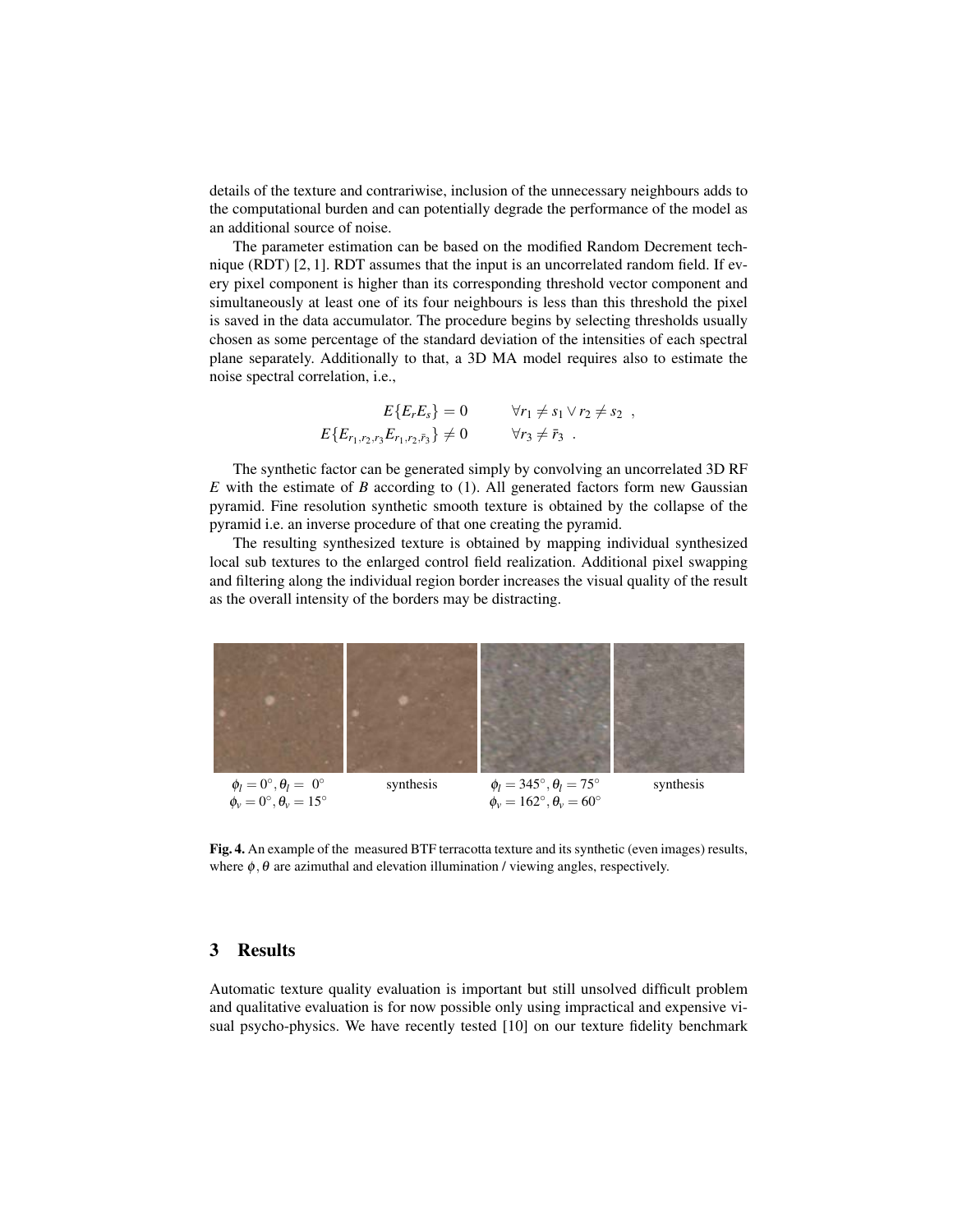(http://tfa.utia.cas.cz) several published state-of-the-art image quality measures and also one dedicated texture measure (STSIM) in several variants. We have tested the presented novel *BT F* −*CMRF*3*MA* model on natural colour textures from our extensive texture database (http://mosaic.utia.cas.cz), which currently contains over 1000 colour or BTF textures. Tested textures were either natural, such as two textures on Figs.1,2,5,3 or man-made Fig.4 (terracotta). Tested BTF material samples from our database [4] are measured in 81 illumination and viewing angles, respectively. A material sample measurements (Fig.4) from this database have resolution of  $1800 \times 1800$  and size 1.2 GB. Fig.4 shows a cutout example from such measurements of a terracotta material and its synthesis for two different illumination and view angle combinations. All presented examples use five level control field  $(K = 5)$ , the hierarchical contextual neighbourhood of the third order, and the three-layer Gaussian-Laplacian pyramid.

Fig.2 advantageously compares the presented *BT F* −*CMRF*3*MA* model (Fig.2 - bottom left) with local fields modeled by simple multidimensional Gaussian generator (Fig.2-bottom right). The Gaussian generator produces too noisy and spatially uncorrelated synthetic texture (e.g. top right corner). The model can be easily used to create an artificial texture by editing single local sub-textures (Fig.3), which can be either learned from separate sources or their parameters can be manually modified. Fig.5 illustrates a fourfold enlarged stone texture.

Resulting synthetic more complex textures (such as lichen on Figs.1-bottom,2) have generally better visual quality (there is no any usable analytical quality measure) than textures synthesised using our previously published [12, 8, 15] simpler MRF models. Synthetic multispectral textures are mostly surprisingly good for such a fully automatic fast algorithm. Obviously there is no universally optimal texture modelling algorithm and also the presented method will produce visible repetitions for textures with distinctive low frequencies available in small patch measurements (relative to these frequencies). BTF-CMRF is capable to reach huge BTF compression ration  $\sim 1$  : 1 × 10<sup>5</sup> relative to the original BTF measurements but  $\approx$  5 $\times$  lower than [12].

# 4 Conclusions

The presented CMRF (BTF-CMRF) method shows good visual performance on selected real-world materials. The appearance of such materials should consist of several types of relatively small regions with fine-granular inner structure such as sand, grit, cork, lichen, or plaster. The model offers large data compression ratio (only tens of parameters per BTF and few small control field tiles) easy simulation and exceptionally fast seamless synthesis of any required texture size. The method can be easily generalised for colour or BTF texture editing by estimating some local models on one or several target textures. Both analysis as well as synthesis of the model are exceptionally fast. The model does not compromise spectral correlation thus it can reliably model motley textures. A drawback of the method is that it does not allow a BTF data space restoration or modelling of unseen (unmeasured) BTF space data unlike some fully parametric probabilistic BTF models, and it requires a pyramidal spatial factorization.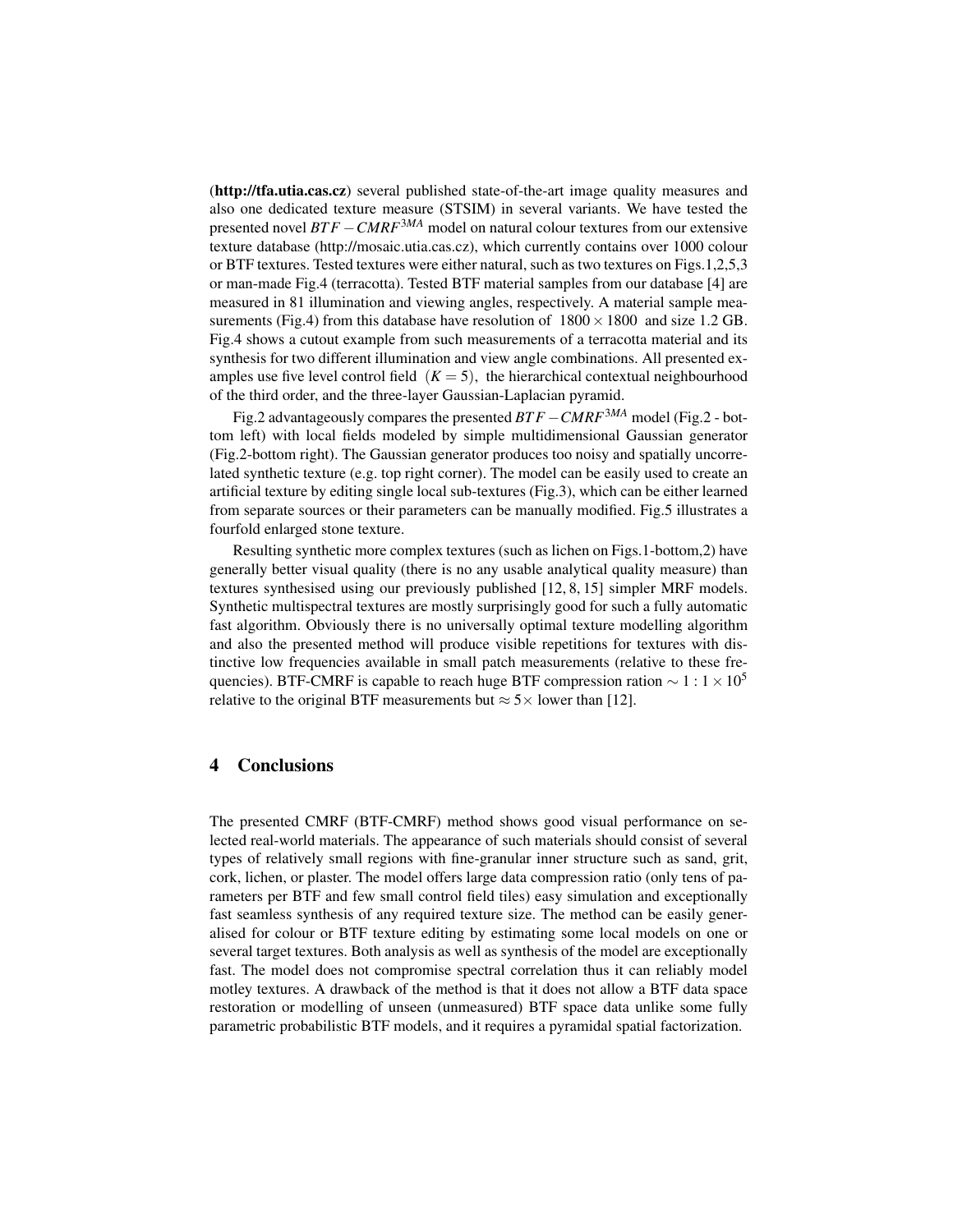# Acknowledgements

This research was supported by the Czech Science Foundation project GACR 14-10911S.

## References

- 1. Asmussen, J.C.: Modal analysis based on the random decrement technique: application to civil engineering structures. Ph.D. thesis, University of Aalborg (1997)
- 2. Cole Jr, H.A.: On-line failure detection and damping measurement of aerospace structures by random decrement signatures. Tech. Rep. TMX-62.041, NASA (May 1973)
- 3. Figueiredo, M., Leitao, J.: Unsupervised image restoration and edge location using compound gauss - markov random fields and the mdl principle. Image Processing, IEEE Transactions on 6(8), 1089–1102 (April 1997)
- 4. Filip, J., Haindl, M.: Bidirectional texture function modeling: A state of the art survey. IEEE Transactions on Pattern Analysis and Machine Intelligence 31(11), 1921–1940 (2009)
- 5. Geman, S., Geman, D.: Stochastic relaxation , gibbs distributions and bayesian restoration of images. IEEE Transactions on Pattern Analysis and Machine Inteligence 6(11), 721–741 (November 1984)
- 6. Haindl, M., Hatka, M.: BTF Roller. In: Chantler, M., Drbohlav, O. (eds.) Texture 2005. Proceedings of the 4th International Workshop on Texture Analysis. pp. 89–94. IEEE, Los Alamitos (October 2005)
- 7. Haindl, M., Hatka, M.: A roller fast sampling-based texture synthesis algorithm. In: Skala, V. (ed.) Proceedings of the 13th International Conference in Central Europe on Computer Graphics, Visualization and Computer Vision. pp. 93–96. UNION Agency - Science Press, Plzen (February 2005)
- 8. Haindl, M., Havlíček, V.: A multiscale colour texture model. In: Kasturi, R., Laurendeau, D., Suen, C. (eds.) Proceedings of the 16th International Conference on Pattern Recognition. pp. 255–258. IEEE Computer Society, Los Alamitos (August 2002), http://dx.doi.org/10.1109/ICPR.2002.1044676
- 9. Haindl, M., Havlíček, V.: A compound MRF texture model. In: Proceedings of the 20th International Conference on Pattern Recognition, ICPR 2010. pp. 1792–1795. IEEE Computer Society CPS, Los Alamitos (August 2010), http://doi.ieeecomputersociety.org/10.1109/ICPR.2010.442
- 10. Haindl, M., Kudělka, M.: Texture fidelity benchmark. In: Computational Intelligence for Multimedia Understanding (IWCIM), 2014 International Workshop on. pp. 1 – 5. IEEE Computer Society CPS, Los Alamitos (November 2014),
- 11. Haindl, M., Remeš, V., Havlíček, V.: Potts compound markovian texture model. In: Proceedings of the 21st International Conference on Pattern Recognition, ICPR 2012. pp. 29 – 32. IEEE Computer Society CPS, Los Alamitos (November 2012)
- 12. Haindl, M., Filip, J.: Extreme compression and modeling of bidirectional texture function. IEEE Transactions on Pattern Analysis and Machine Intelligence 29(10), 1859–1865 (2007), http://doi.ieeecomputersociety.org/10.1109/TPAMI.2007.1139
- 13. Haindl, M., Filip, J.: Visual Texture. Advances in Computer Vision and Pattern Recognition, Springer-Verlag London, London (January 2013)
- 14. Haindl, M., Havlíček, M.: Bidirectional texture function simultaneous autoregressive model. In: Salerno, E., etin, A., Salvetti, O. (eds.) Computational Intelligence for Multimedia Understanding, Lecture Notes in Computer Science, vol. 7252, pp. 149–159. Springer Berlin / Heidelberg (2012), http://www.springerlink.com/content/hj32551334g61647/, 10.1007/978- 3-642-32436-9 13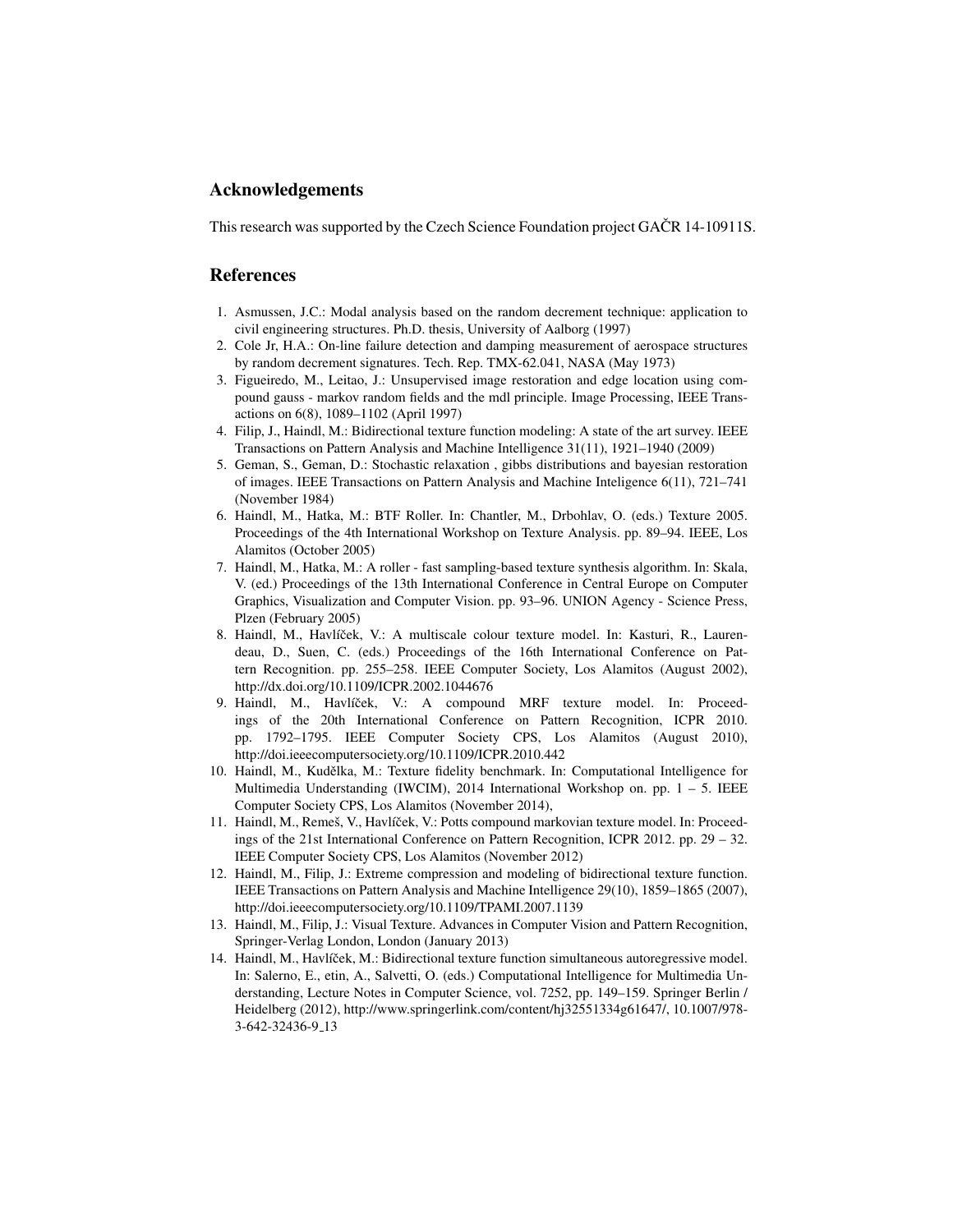- 15. Haindl, M., Havlíček, V.: A multiresolution causal colour texture model. Lecture Notes in Computer Science (1876), 114–122 (August 2000)
- 16. Haindl, M., Havlíček, V.: A plausible texture enlargement and editing compound markovian model. In: Salerno, E., Cetin, A., Salvetti, O. (eds.) Computational Intelligence for Multimedia Understanding, Lecture Notes in Computer Science, vol. 7252, pp. 138–148. Springer Berlin / Heidelberg (2012), http://www.springerlink.com/content/047124j43073m202/, 10.1007/978-3-642-32436-9 12
- 17. Haindl, M., Remeš, V., Havlíček, V.: Btf potts compound texture model. vol. 9398, pp. 939807–1 – 939807–11. SPIE, Bellingham, WA 98227-0010, USA (February 2015), http://dx.doi.org/10.1117/12.2077481
- 18. Havlíček, M., Haindl, M.: A moving average bidirectional texture function model. In: Wilson, R., Hancock, E., Bors, A., Smith, W. (eds.) Computer Analysis of Images and Patterns. Lecture Notes in Computer Science, vol. 8048, pp. 338–345. Springer (August 2013)
- 19. Jeng, F.C., Woods, J.W.: Compound gauss-markov random fields for image estimation. IEEE Transactions on Signal Processing 39(3), 683–697 (1991)
- 20. Li, X., Cadzow, J., Wilkes, D., Peters, R., II Bodruzzaman, M.: An efficient two dimensional moving average model for texture analysis and synthesis. In: Proceedings IEEE Southeastcon '92. vol. 1, pp. 392–395. IEEE (1992)
- 21. Molina, R., Mateos, J., Katsaggelos, A., Vega, M.: Bayesian multichannel image restoration using compound gauss-markov random fields. IEEE Trans. Image Proc. 12(12), 1642–1654 (December 2003)
- 22. Potts, R., Domb, C.: Some generalized order-disorder transformations. In: Proceedings of the Cambridge Philosophical Society. vol. 48, pp. 106–109 (1952)
- 23. Wu, F.: The Potts model. Reviews of modern physics 54(1), 235–268 (1982)
- 24. Wu, J., Chung, A.C.S.: A segmentation model using compound markov random fields based on a boundary model. IEEE Trans. Image Processing 16(1), 241–252 (jan 2007)